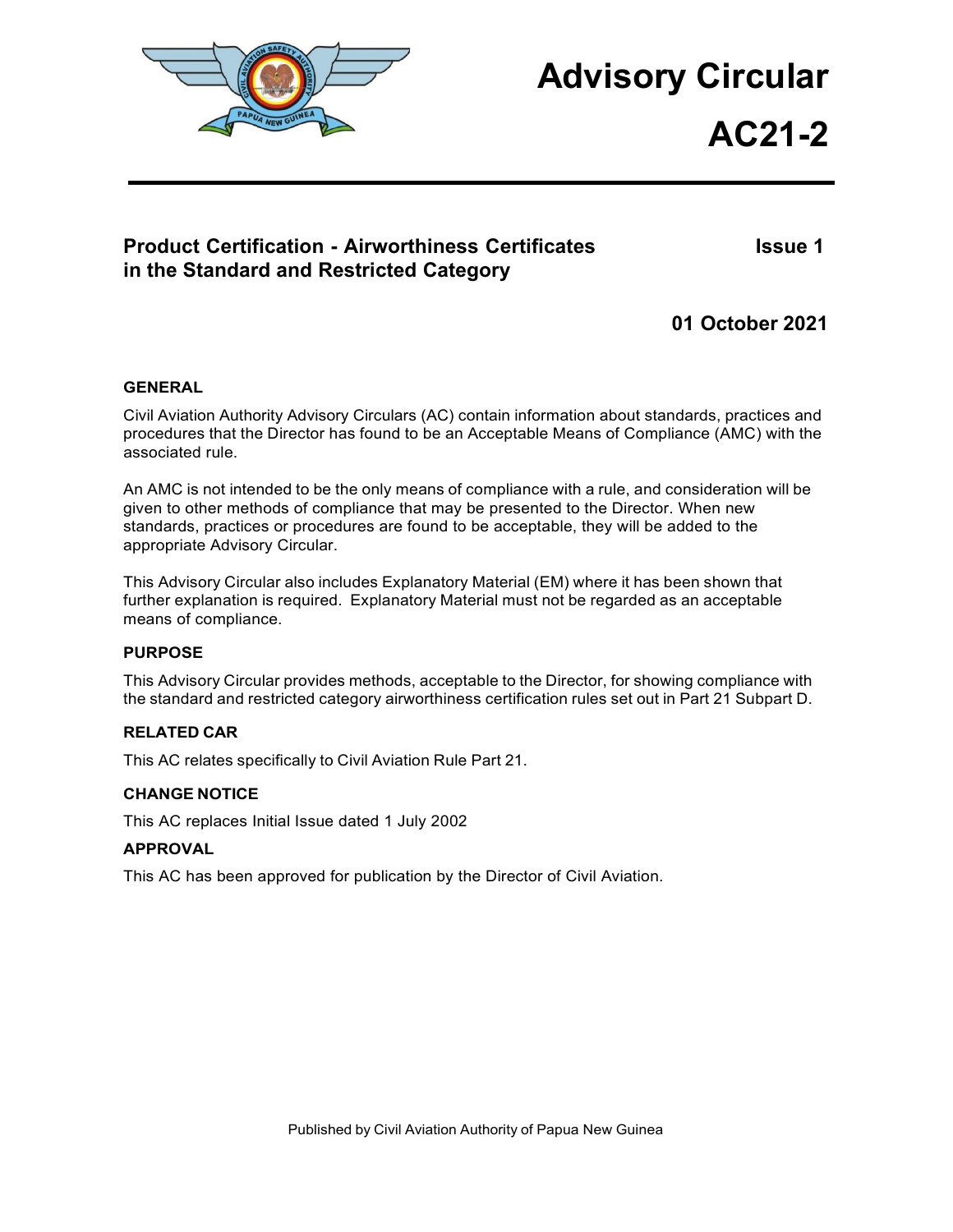# **Table of Contents**

| General<br>$\mathbf{2}$ |
|-------------------------|
|                         |
|                         |
|                         |
|                         |
|                         |
|                         |
|                         |
|                         |
|                         |
|                         |
|                         |
|                         |
|                         |
|                         |
|                         |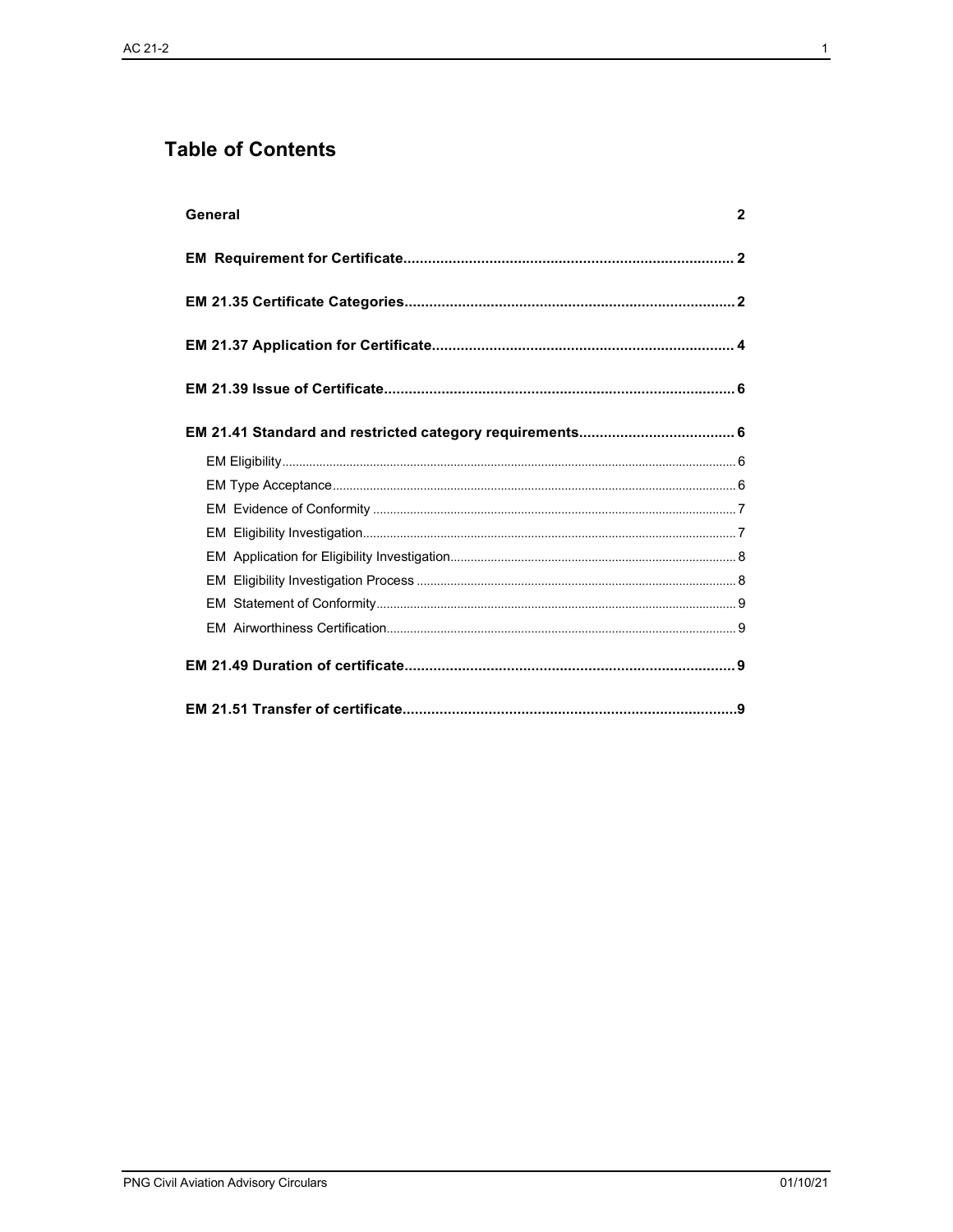# **EM General**

Except where the operation of an aircraft is for the purpose of demonstrating the eligibility of the aircraft for the issue, renewal, or reinstatement of an airworthiness certificate, to be eligible to operate in Papua New Guinea, rule 91.101 requires all aircraft to have a current airworthiness certificate.

Rule Part 21 Subpart D prescribes the requirements for issue of airworthiness certificates to aircraft in one of three categories—

- **standard**
- **restricted**
- special

This advisory circular provides information to applicants for airworthiness certificates in the standard or restricted category only.

## <span id="page-2-0"></span>**EM Requirement for Certificate**

Rule 91.101 requires all aircraft to have an airworthiness certificate and be in an airworthy condition.

In addition, aircraft conducting air operations under Parts 121 and 125 are required to have a standard category airworthiness certificate and aircraft conducting air operations under Part 135 are required to have a standard or restricted category airworthiness certificate.

## <span id="page-2-1"></span>**EM 21.35 Certificate Categories**

An aircraft will be eligible for an airworthiness certificate in the category identified on the type acceptance certificate, either —

- standard; or
- restricted.

A certificate may be issued in both the standard and restricted categories if—

- the aircraft meets the certification requirements for each category when in the configuration for that category; and
- the aircraft can be converted from one configuration to the other by removing or adding equipment by simple mechanical means.

Rule 21.35(b) states that the Director may prescribe purposes on an airworthiness certificate. If an application has been made for an airworthiness certificate for a specific operation or purpose, this purpose will be prescribed on the airworthiness certificate.

#### **EM Standard Category Certificates**

The issue of a standard category airworthiness certificate indicates the acceptability of the aircraft for all types of operations, subject to any operational rule requirements.

#### **EM Restricted Category Certificates**

An aircraft that is otherwise eligible for standard category may have its airworthiness certificate classified in the restricted category when—

• the design approval for any modifications incorporated in the aircraft limits the aircraft to the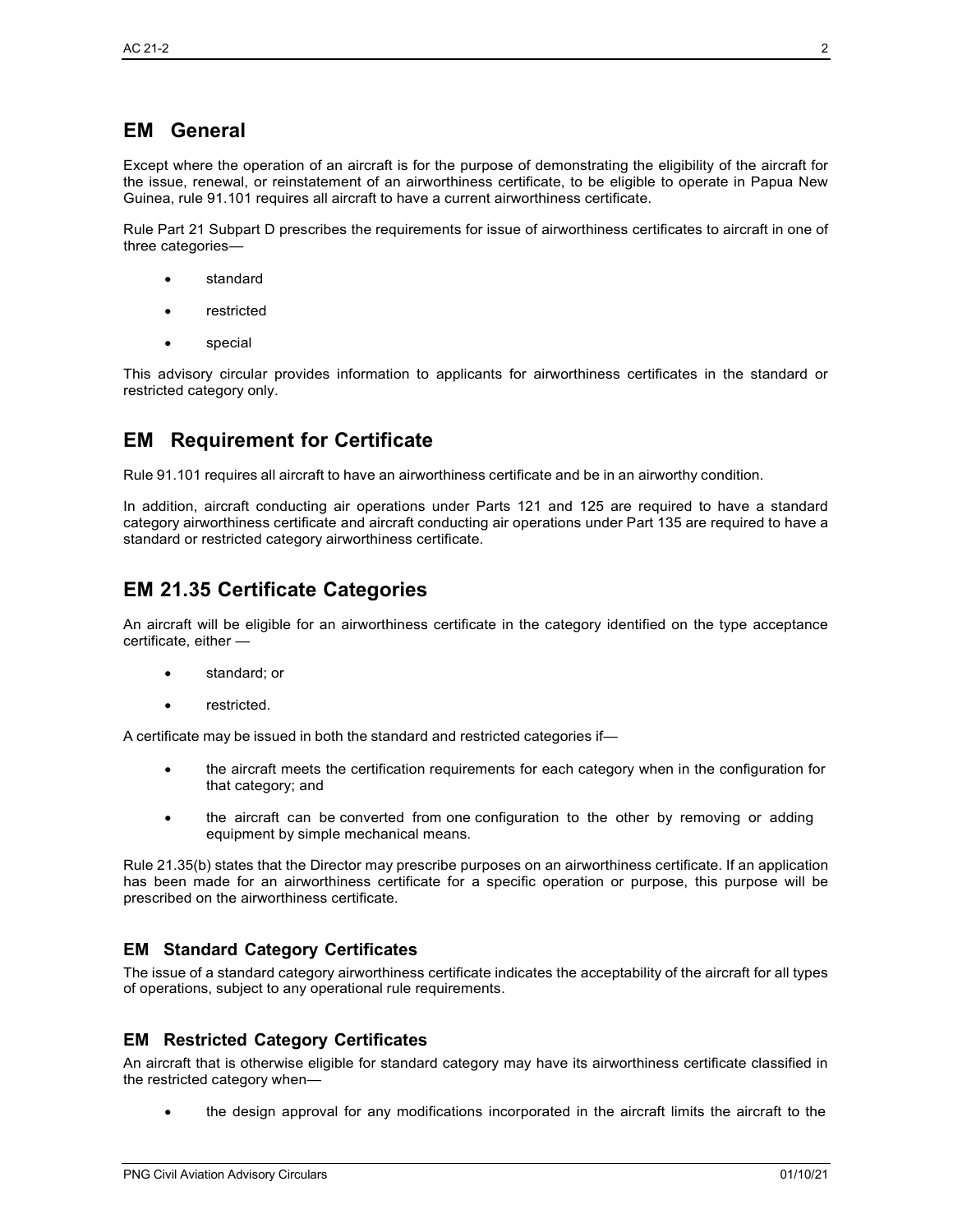restricted category, including—

- special purpose operations, such as agricultural operations
- long-range ferry flights
- the certification information able to be provided by the applicant is inadequate to support the granting of a standard category certificate, (for example, an imported aircraft for which the exporting state issued the equivalent of a restricted airworthiness certificate).

For the issue of a restricted category airworthiness certificate, the applicant should identify the types of operations to be undertaken. These types of operation will be those prescribed during type acceptance.

The types of operation will be prescribed on the airworthiness certificate and may be amended if design changes are incorporated on the aircraft.

For an aircraft issued with a type acceptance certificate in the standard category, but only accepted for a restricted category airworthiness certificate, the CASA will prescribe appropriate purposes on the certificate taking into account—

- the airworthiness standards complied with
- any limitations imposed by design change approvals

There may be situations where the effect of design changes on a particular type of operation has not previously been fully assessed. The CASA should be contacted if the applicant is in doubt.

#### *Agricultural Operations*

An aeroplane that is to be used to conduct agricultural operations under Part 137 using internal dispensing equipment requires a restricted airworthiness certificate.

#### *Long Distance Ferry Flights*

A restricted category airworthiness certificate may be issued for the purpose of conducting a long distance ferry flight, including—

- where the aircraft is to operate at weights above the maximum certificated take-off weight or maximum zero fuel weight, or both
- where a design change is installed that does not fully meet the airworthiness standards applicable for the standard category, such as a temporary ferry fuel tank system.

The granting of a restricted category airworthiness certificate for the purpose of a ferry flight will be subject to *compliance with an approved design change for any modification. The design change will be required to meet standards accepted by the Director as providing an adequate level of safety for the operation.*

Before flying an aircraft having a restricted airworthiness certificate in or over a foreign country, the operator should determine whether operating requirements may be imposed by that country, and any other country on the route of flight, because of the condition of the aircraft.

A request for permission to operate over or within the foreign country should include a statement describing the deviations from the standard category airworthiness certificate standards. Such deviations, in effect, would also be deviations from the airworthiness standards of Annex 8 to the Convention on International Civil Aviation (ICAO).

The following is an example of the statement that would be made on a restricted category airworthiness certificate describing the deviations from standard category airworthiness certificate requirements:—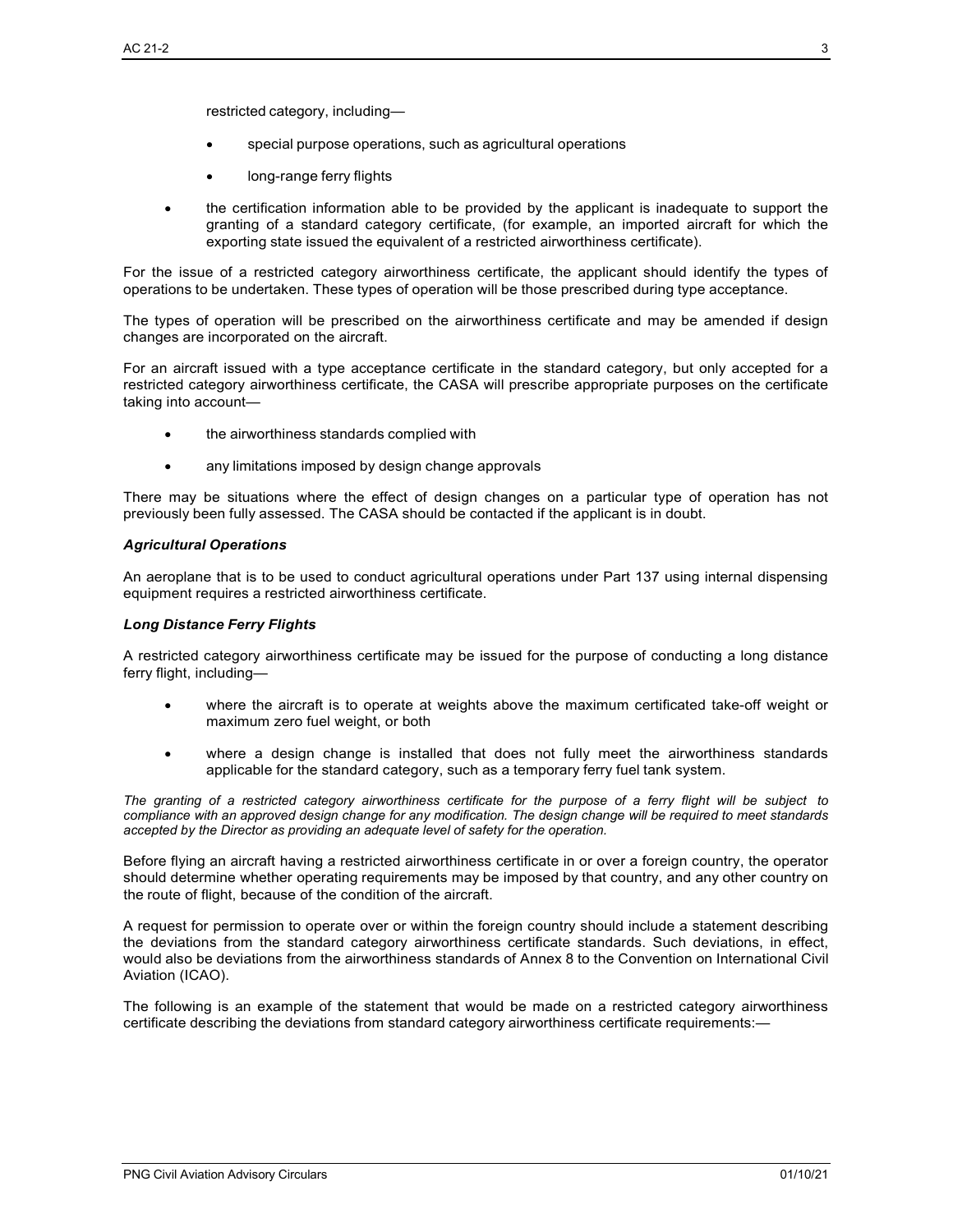*This aircraft does not comply with the International Airworthiness Standards of Annex 8 to the Convention on International Civil Aviation when operated at a weight in excess of its maximum certificated take-off weight and at a weight in excess of its maximum zero fuel weight because of the additional fuel, fuel carrying facilities, associated equipment, and navigation equipment installed in the aircraft.*

# <span id="page-4-0"></span>**EM 21.37 Application for Certificate**

#### **EM General**

An application for an airworthiness certificate in the standard or restricted category is to be made on Form CA21/02. This form is available from the CASA Airworthiness Authority.

The completed application form, together with the prescribed application fee, must be submitted to the CASA—

- for aircraft with acceptable evidence of conformity, not less than 28 days prior to the date requested for the inspection of the aircraft
- for aircraft without acceptable evidence of conformity, immediately the aircraft is imported, or the decision is taken to rebuild, restore, and return the aircraft to service

*All charges associated with the issue of the airworthiness certificate will normally be invoiced to the aircraft's registered owner. The CASA will invoice another client if it receives a written request and that client has agreed in writing to accept the charges.*

If any required information is not available, this should be advised separately, with reasons, in a covering letter with the application.

#### **EM Aircraft Description**

The applicant should ensure correct model designations are used.

The data plate should be checked to ensure that the information corresponds to references in the aircraft's documentation. If differences are found then the reasons for them should be determined and the CASA advised.

Many aircraft have popular names that are sometimes incorrectly quoted as the model designation. Examples are of this are Cessna Skymaster (correct model designation T337G) and Piper Tomahawk (correct model designation PA-38-112).

#### **EM Evidence of Conformity**

A copy of the statement of conformity as defined earlier in this AC should be supplied.

For aircraft that do not have acceptable evidence of conformity all information that will assist the eligibility investigation should be supplied. This is discussed earlier in this AC. For further advice the Airworthiness Authority of the CASA should be contacted.

#### **EM Design Changes**

All modifications that have been carried out should conform with design changes approved for the type. The applicant will be required to provide evidence of the approval of the design changes.

Evidence that design changes were approved by the exporting State's Airworthiness Authority against the applicable type certification standards will be acceptable for the issue of an Airworthiness Certificate. A foreign authority's approval may be shown by—

• the issue of an Export Certificate of Airworthiness or equivalent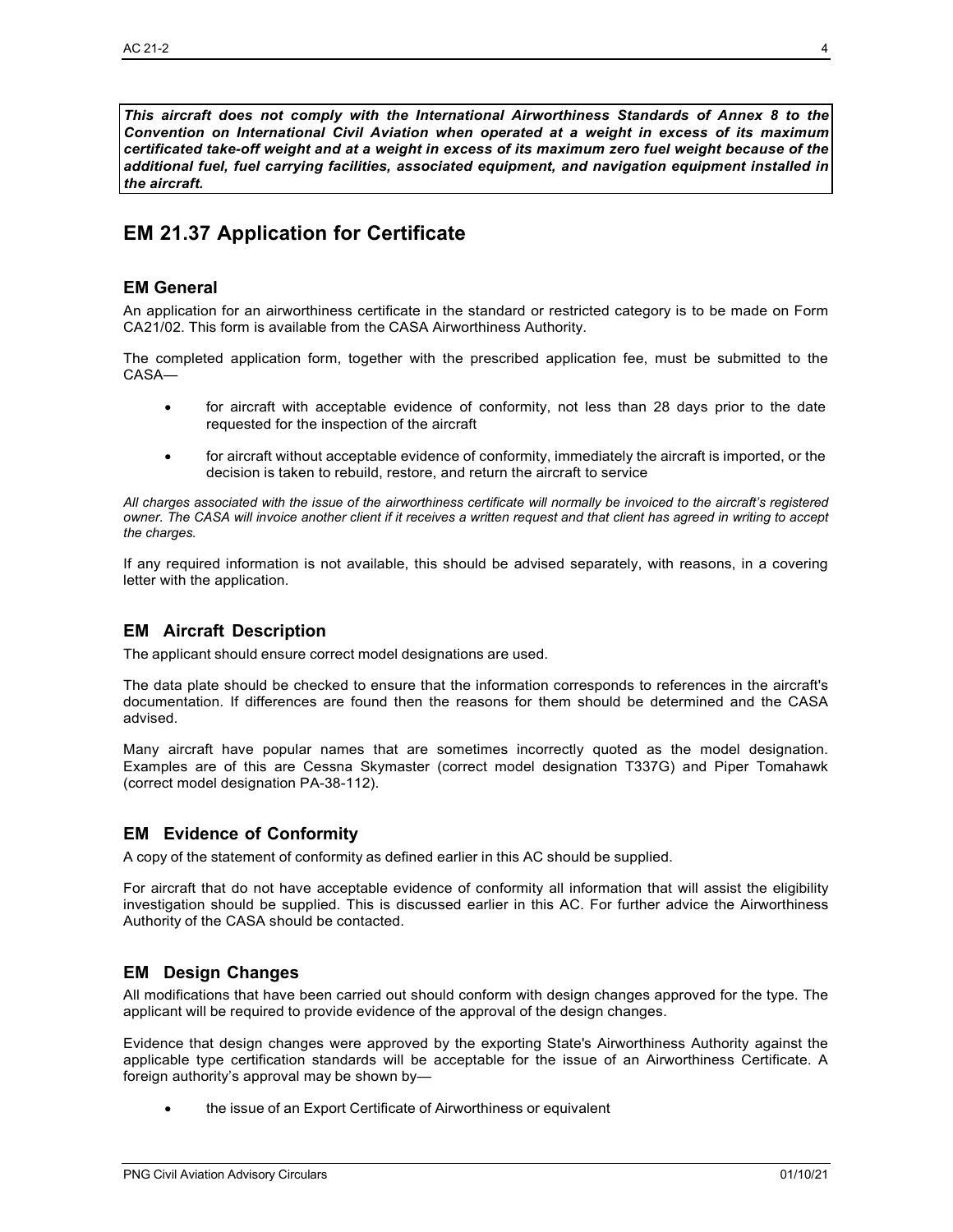• copies of the applicable approval certificates

Temporary alterations made for an import ferry flight should be removed before inspection of the aircraft. Such alterations may be listed in the Export Certificate of Airworthiness. Any design changes made after the issue of the Export Certificate of Airworthiness should be identified as such and separate evidence of the relevant approval provided.

The issue of an airworthiness certificate for an imported aircraft will accept any listed design changes that have not otherwise been approved. The acceptance will be limited to that individual aircraft but will normally only apply to modifications installed overseas for which there are certified entries in the aircraft's maintenance records. In all cases there must be sufficient evidence the modification meets the applicable airworthiness requirements.

## **EM Maintenance Records**

Maintenance records should consist of logbooks or equivalent documentation that show the maintenance history of the airframe, engines, propellers and all installed equipment.

Compliance with the applicable airworthiness directives issued under Part 39 should be recorded in the maintenance records and certified.

For an imported aircraft issued with an Export Certificate of Airworthiness, the maintenance records for the aircraft will usually show that the airworthiness directives of the exporting country have been complied with. The applicant should confirm this. The applicant should also determine if any additional airworthiness directives, applicable to the aircraft model and serial number, or its equipment, have been issued by the Papua New Guinea CASA and whether they have been complied with.

## **EM Additional Airworthiness Requirements**

The additional airworthiness requirements of Part 26 are required to be met.

#### **EM Maintenance Inspection**

Within the prior 60 days, the aircraft should have undergone an inspection meeting the minimum requirements of Part 43, or an equivalent inspection accepted by the CASA. An equivalent inspection could be an annual or 100-hour inspection performed under the Federal Aviation Administration FAR 43. Other types of inspections may be accepted if there is evidence that they provide an assurance of the condition of the aircraft and a level of inspection equivalent to Part 43.

#### **EM Flight Manual**

The flight manual should be the one accepted by the CASA for the aircraft model. This flight manual may differfrom the one carried in the aircraft, either by revision state or origin. The Airworthiness Authority of the CASA will advise the correct manual at the time of the application.

#### **EM Aircraft Inspection**

All aircraft are required to be inspected by the CASA prior to the issue of an airworthiness certificate.

This inspection ensures that the aircraft—

- conforms to its approved type design
- complies with the applicable rules
- is in a condition for safe operation

The applicant should be prepared to furnish the following to the CASA inspector

• an aircraft complete and ready to fly except for cowlings, fairings, and panels opened for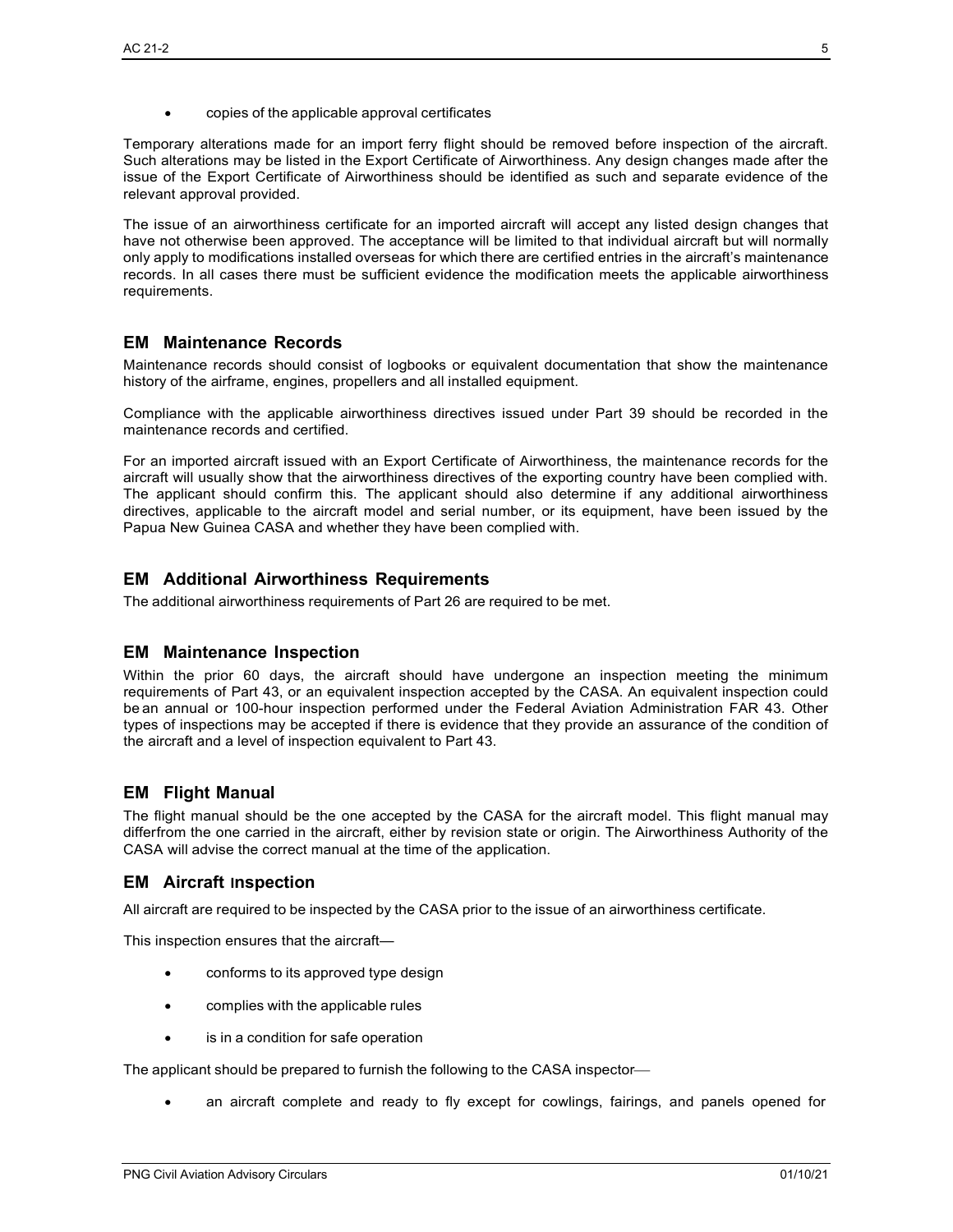inspection

- the aircraft certificate of registration
- the logbooks for the aircraft, engine(s) and propeller(s)
- evidence that the minimum inspection requirements of Part 91 have been carried out.

The applicant should arrange for the aircraft and all required documentation to be available for inspection by the CASA in a well lit and sheltered place. This should be an aircraft hangar where there is adequate room forinspection. All work on the aircraft should have been completed. Personnel should be available to open cowlings, fairings, and panels for inspection purposes.

The CASA regards the initial inspection date specified in the application as provisional for planning purposes only. On receipt of an application the CASA will reply with a letter detailing the requirements to be met for the issue of the certificate. This letter finishes by requesting the applicant to advise the CASA in writing at least seven days in advance of a firm date requested for the inspection.

*The CASA will issue airworthiness certificates outside Papua New Guinea but in addition to the normal charges all travel* costs and expenses are payable by the applicant, including air fares, travel time, accommodation, meals, incidentals, *and taxes.*

*A written agreement to meet these costs is required before the commencement of any travel.*

## <span id="page-6-0"></span>**EM 21.39 Issue of Certificate**

This rule is self explanatory.

## <span id="page-6-1"></span>**EM 21.41 Standard and Restricted Category Requirements**

#### <span id="page-6-2"></span>**EM Eligibility**

To be eligible for the issue of an airworthiness certificate in the standard or restricted category an applicant should provide evidence that the aircraft conforms to type acceptance certificate issued under Part 21. Specifically, the applicant should ensure that, for the aircraft—

- a type acceptance certificate has been issued
- a statement of conformity has been issued

#### <span id="page-6-3"></span>**EM Type Acceptance**

Aircraft models that have been type accepted in Papua New Guinea and that are eligible for the issue of a standard or restricted category airworthiness certificate are listed in a PNG Aircraft Type Acceptance Certificate Master Index which is available on the CASA website.

If an aircraft model is not already covered by a type acceptance certificate one will have to be issued under Part 21, Subpart B. See AC21-1 for guidance on this subject.

Recent additions may not be shown in AC21-1 and the Airworthiness Authority of the CASA should be contacted if—

- the model is not listed
- the model is similar to but not identical to a model listed
- the serial number of the aircraft is outside the serial number range listed as eligible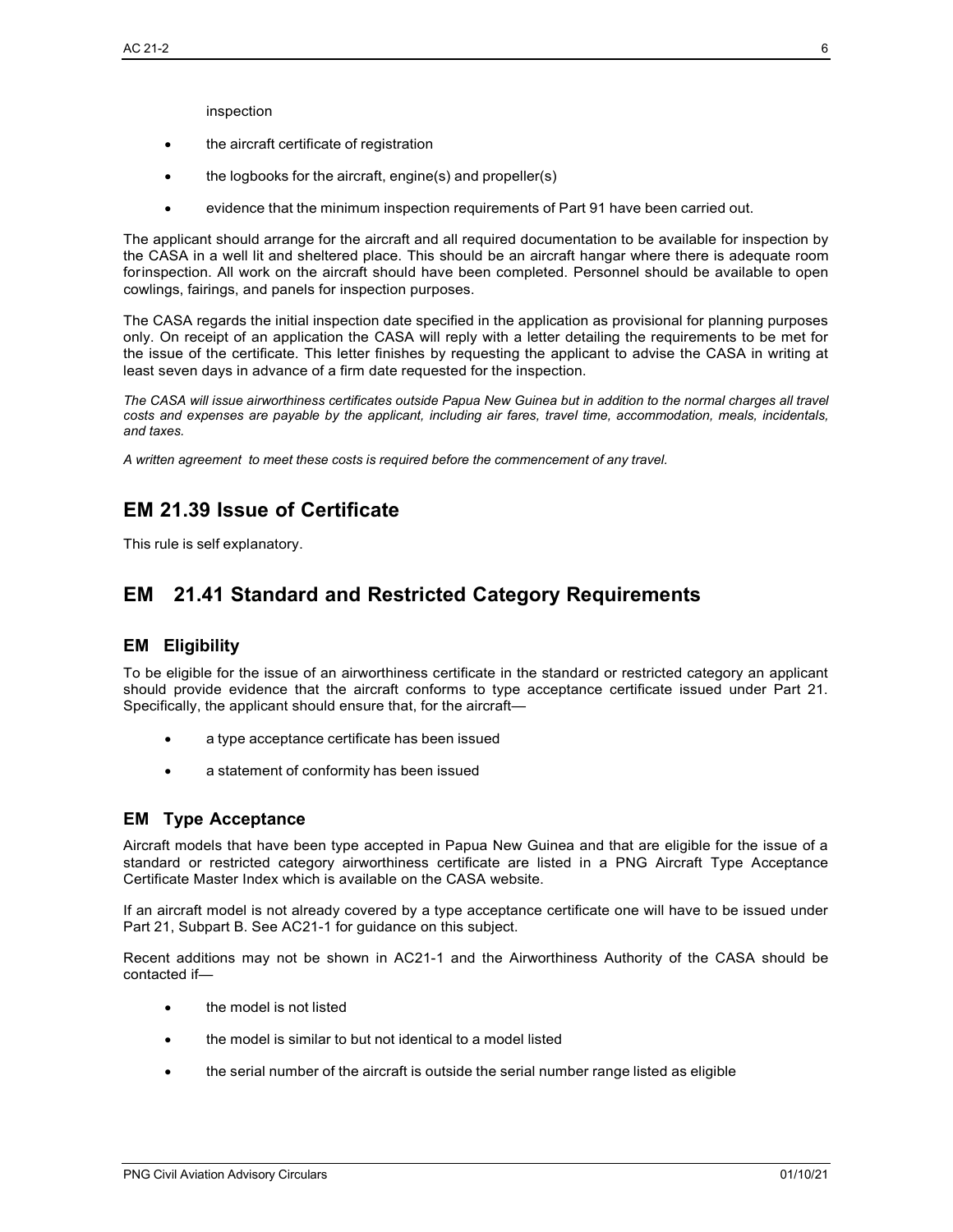## <span id="page-7-0"></span>**EM Evidence of Conformity**

The applicant for an airworthiness certificate is required to provide the Director with evidence of conformity of an aircraft to the type design approved by the issue of a type acceptance certificate. This evidence is required to confirm that the aircraft conforms to the applicable type design.

Documents that are accepted by the CASA as evidence of conformity for imported aircraft are—

- a statement of conformity issued by the aircraft manufacturer
- an export airworthiness certificate or equivalent document issued by the airworthiness authority of an exporting country
- a foreign domestic airworthiness certificate that-
	- includes evidence that a conformity inspection was required as part of the issue of the document
	- was issued within 60 days of the date of export
- a statement of conformity issued by a person or organisation authorised to make such a statement by the Airworthiness Authority of the exporting country

Applicants for airworthiness certification that do not possess one of the acceptable documents must provide evidence of conformity by other means. This requirement may apply to—

- an aircraft imported from a country that does not issue an acceptable document
- an aircraft that is incomplete or otherwise non-airworthy was imported from a country that will not issue an acceptable document to such aircraft
- an aircraft imported under circumstances where it was not reasonably possible to obtain an export airworthiness certificate
- a Papua New Guinea aircraft that is being returned to service after some period without an airworthiness certificate
- a Papua New Guinea aircraft that is being returned to service after some period without a certificate of registration

*Acceptable documents in the case of imported aircraft provide evidence of conformity to a type design and are normally in the form of an export airworthiness certificate.*

The aim of having an alternative method of providing evidence of conformity is to achieve a similar assurance as to the aircraft's conformity to its type design as is provided by an export airworthiness certificate or similar document.

A statement of conformity that is acceptable to the CASA provides this evidence. Following the issue of an acceptable statement of conformity, the aircraft would be at the same stage as an aircraft which initially possessed acceptable evidence of conformity, such as an export airworthiness certificate, and the certification process would continue in the usual manner.

#### *It is an applicant's responsibility to provide evidence of an aircraft's conformity*

#### <span id="page-7-1"></span>**EM Eligibility Inspection**

An eligibility inspection is not an acceptance by the CASA of the aircraft, nor is it any guarantee that the aircraft can conform to its type certificate. The eligibility investigation will inform the applicant of whether the information provided will support the eventual issue of an airworthiness certificate. The eligibility investigation will also indicate the acceptable form of the statement of conformity that must eventually be provided.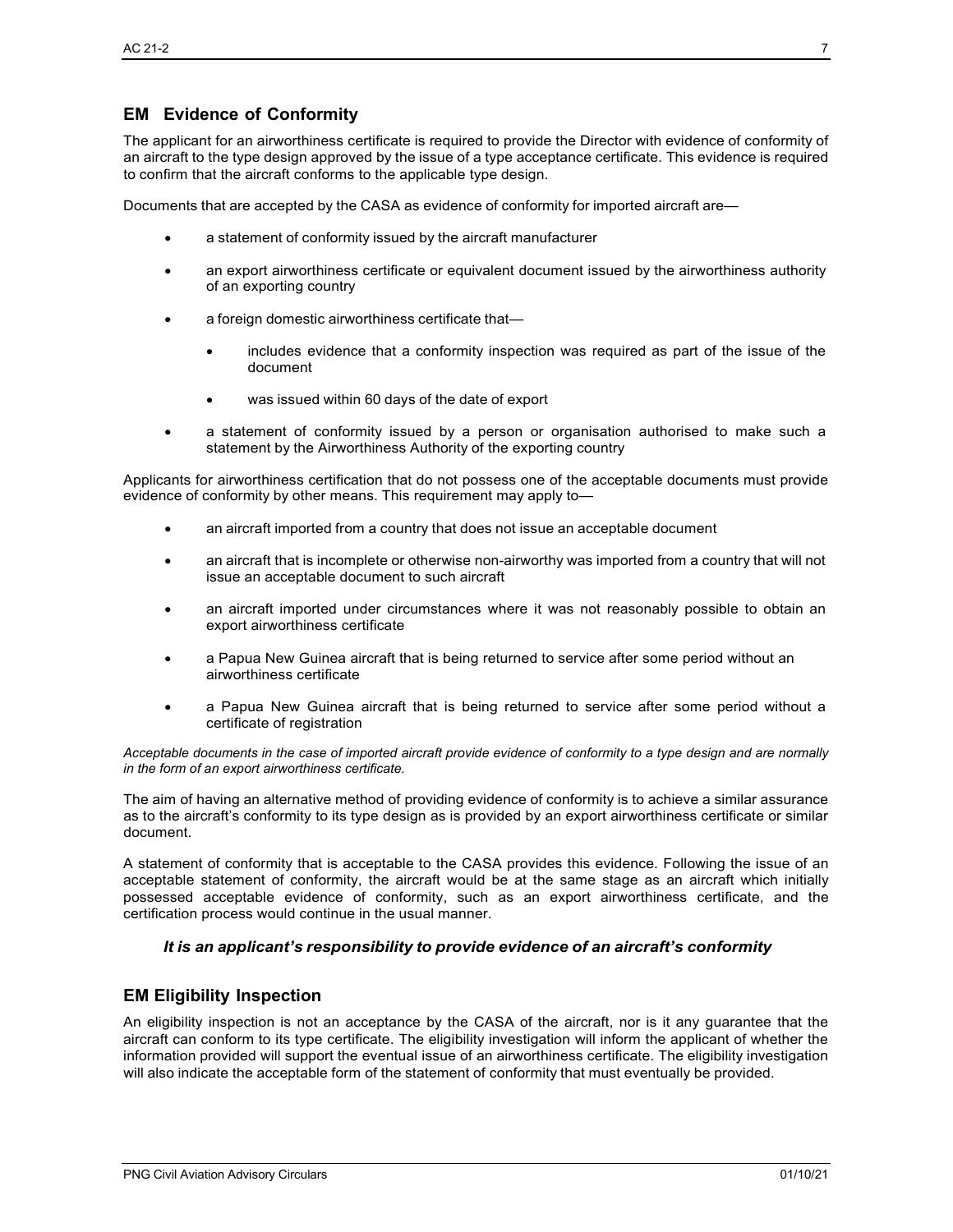*Importers should be aware that some aircraft may not be considered eligible for the eventual issue of an airworthiness certificate. In other cases the required standard for a statement of conformity required by the CASA may be difficult to achieve by the applicant.*

The eligibility investigation will provide the CASA a known starting point for the assessment of the applicant's evidence of conformity. It will also provide the applicant an indication of who will be acceptable to the CASA for certifying a statement of conformity.

## <span id="page-8-0"></span>**EM Application for Eligibility Inspection**

To initiate the eligibility inspection the application for an airworthiness certificate should be made—

- for imported aircraft, before, or as soon as practicable after, the aircraft arrives in the country
- for Papua New Guinea aircraft, before, or as soon as practicable after, the decision to rebuild or return the aircraft to service is made

In both cases the application should be made before any work on the aircraft is carried out. Failure to do this deprives the CASA of the opportunity to determine a starting point for assessing the applicant's evidence of conformity. If the application is delayed the applicant may have no acceptable means of providing the evidence of conformity.

#### <span id="page-8-1"></span>**EM Eligibility Inspection Process**

The eligibility inspection has two procedures to determine the eligibility status of the aircraft. The combination of these procedures may be varied according to the amount of information provided by the applicant. For example, a complete and serviceable aircraft would normally only require an examination of the documentation and not a physical inspection.

#### *Documentation*

The documentation supplied by the applicant as part of the initial application should be as complete as possible and should include—

- evidence of why an export airworthiness certificate was not reasonably obtainable
- the aircraft logbooks and maintenance records
- the last valid domestic airworthiness certificate
- a certified history of the aircraft since it was last airworthy
- for damaged or incomplete aircraft—
	- a complete assessment by a licensed aircraft maintenance engineer of any damage to the aircraft and missing components
	- a copy of any accident report